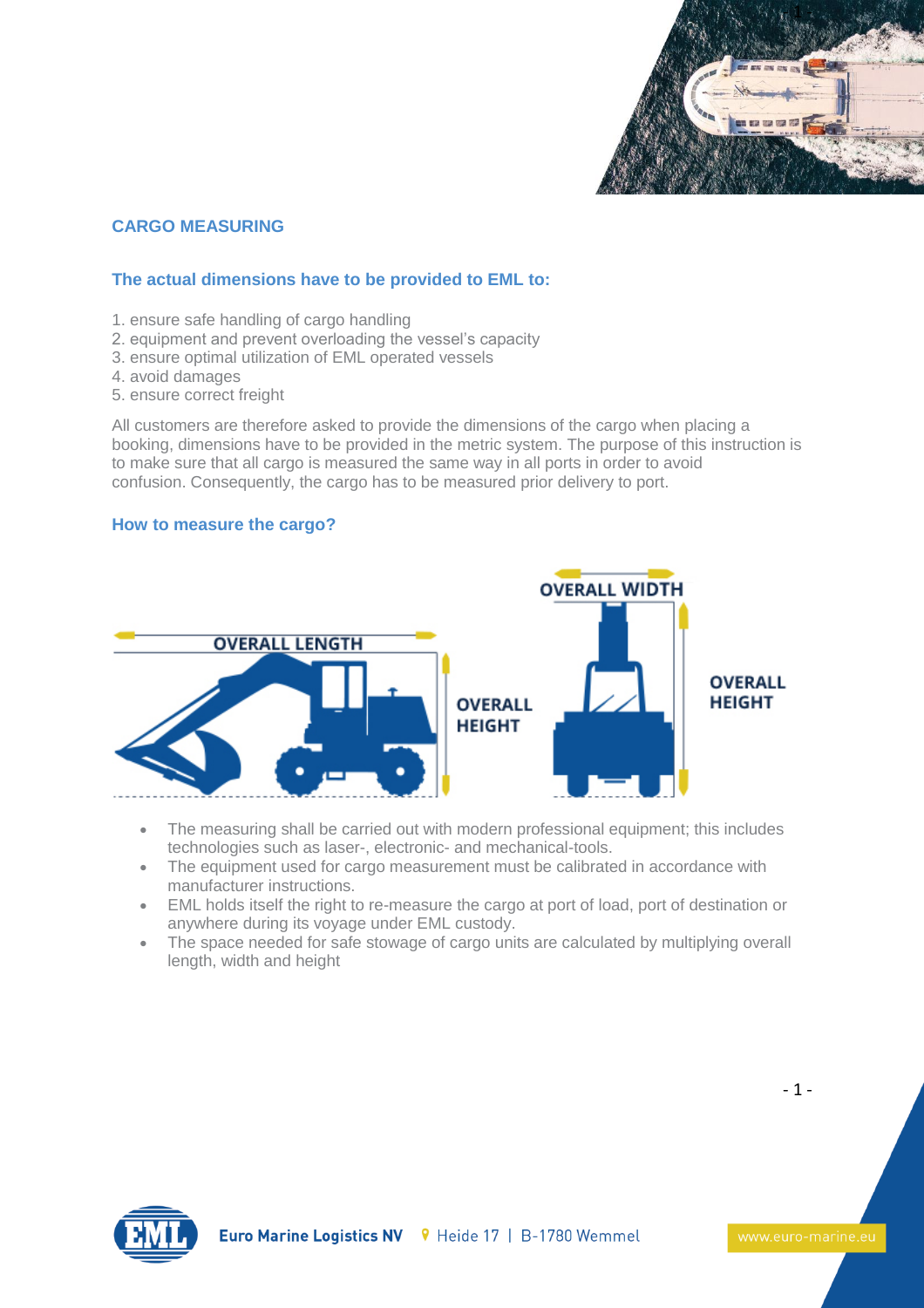

**The overall dimensions must also include all external items, i.e.**



- side mirrors"
- "exhaust pipes"
- "out-drives"
- "air condition units"
- "antennas"
- "boat swim platforms
- "masts"
- "Outboard boat engines"

If feasible, external items must be in folded/lowered position as per **"in-stow"**.

#### **In-stow**

All cargo to be measured as per **"in-stow"** position (the position it will be stowed in once loaded on-board the vessel) - Unless otherwise agreed, any bucket, boom, crane arm, mirrors etc, are to be pulled in.





- 2 -